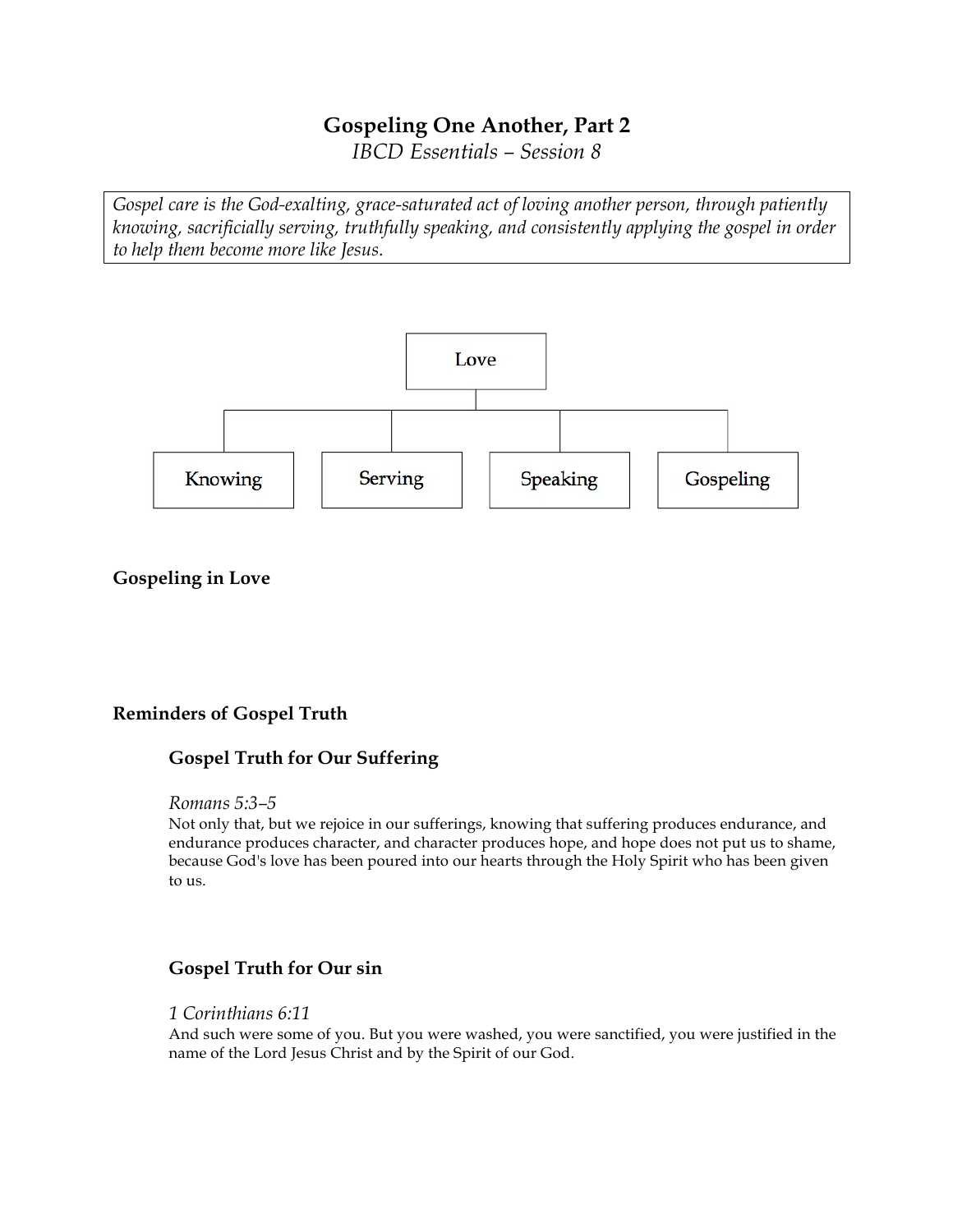

### *Ephesians 4:20–24*

But that is not the way you learned Christ!—assuming that you have heard about him and were taught in him, as the truth is in Jesus, to put off your old self, which belongs to your former manner of life and is corrupt through deceitful desires, and to **be renewed in the spirit of your minds**, and to put on the new self, created after the likeness of God in true righteousness and holiness.

# **Instructing in Gospel Commands**

## **The Call to Trust**

### *1 Peter 5:6-7*

Humble yourselves, therefore, under the mighty hand of God so that at the proper time he may exalt you, casting all your anxieties on him, because he cares for you.

## **The Call to Obey**

### *1 John 5:2-3*

By this we know that we love the children of God, when we love God and obey his commandments. For this is the love of God, that we keep his commandments. And his commandments are not burdensome.